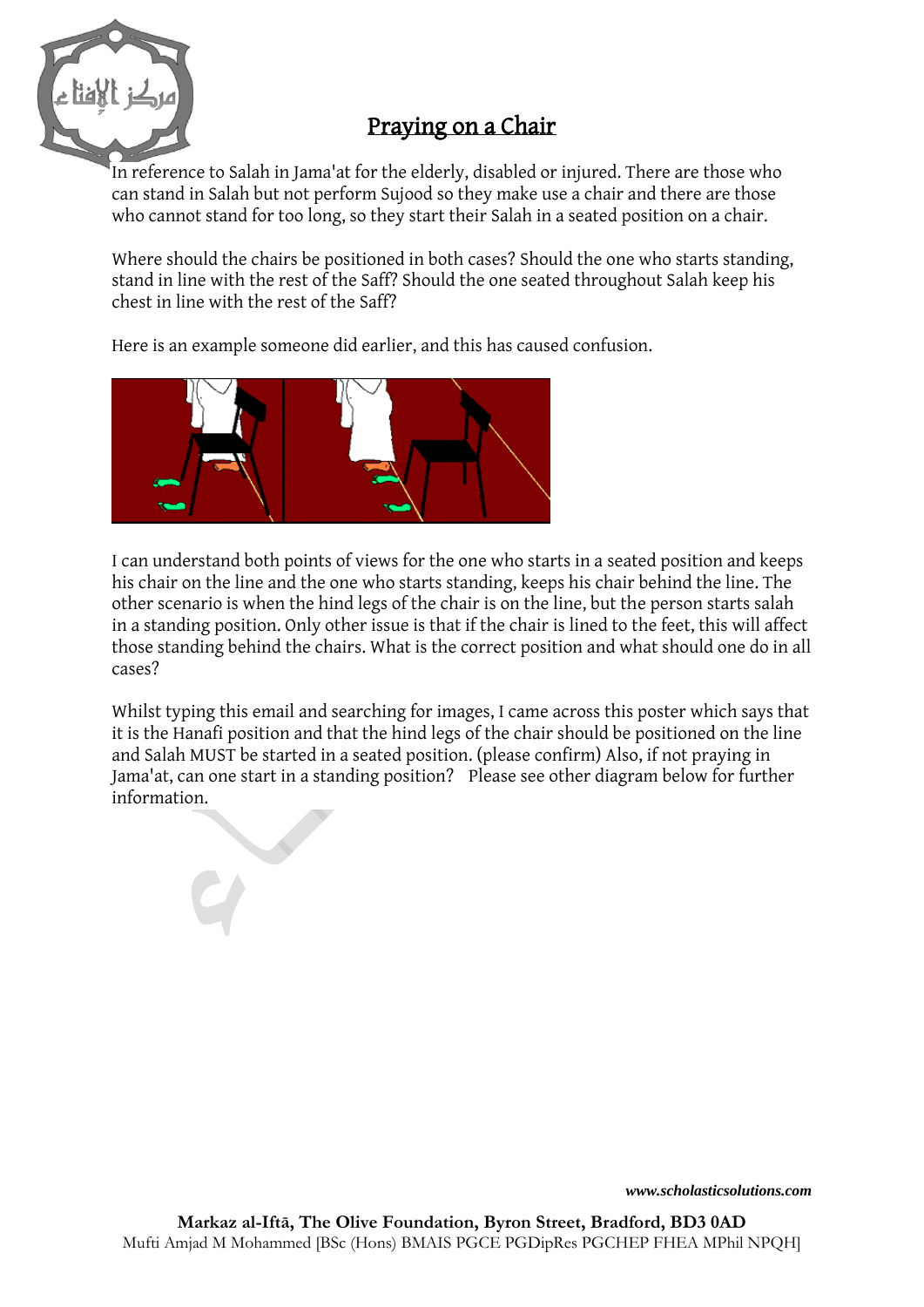



## **اجلواب ومنه الصواب**

Before I answer the specific questions, I would like to address the issue of the use of chairs in masjids and probably homes. Chairs existed in the golden era of Prophet Muhammad وسلم عليه هللا and on occasions he and his companions were in unable to pray standing; the Prophet وسلم عليه هللا صلى explained the sunna way as it is an act of worship, which was to sit on the ground. Therefore, praying on chairs is against the sunna even in the real cases where a person is severely injured or incapable of standing. There will be some very rare situations in which it will be permissible. We now witness people who walk into the masjid and then choose to sit on a chair as it is more comfortable and convenient. A person's prayer is not valid if he has the capability to stand, bow or prostrate and he chooses not to do so as these are the integral acts of prayer. Over the last decade alone, you will have witnessed in the masjids the ever-increasing rows of chairs in the compulsory prayers and the tarāwīḥ of Ramaḍān. Are more people injured and incapable of praying standing now then they were ten years ago? When only a few elderly men prayed sitting on the floor how has that increased to scores now on chairs? Furthermore, as many are praying on chairs out of choice and one can see how this trend is growing, then soon masjids will look like churches and synagogues where worshippers worship seated in pews. Even though we share many values with Jews and Christians our manner of worship must differ.

I will address each of your question below.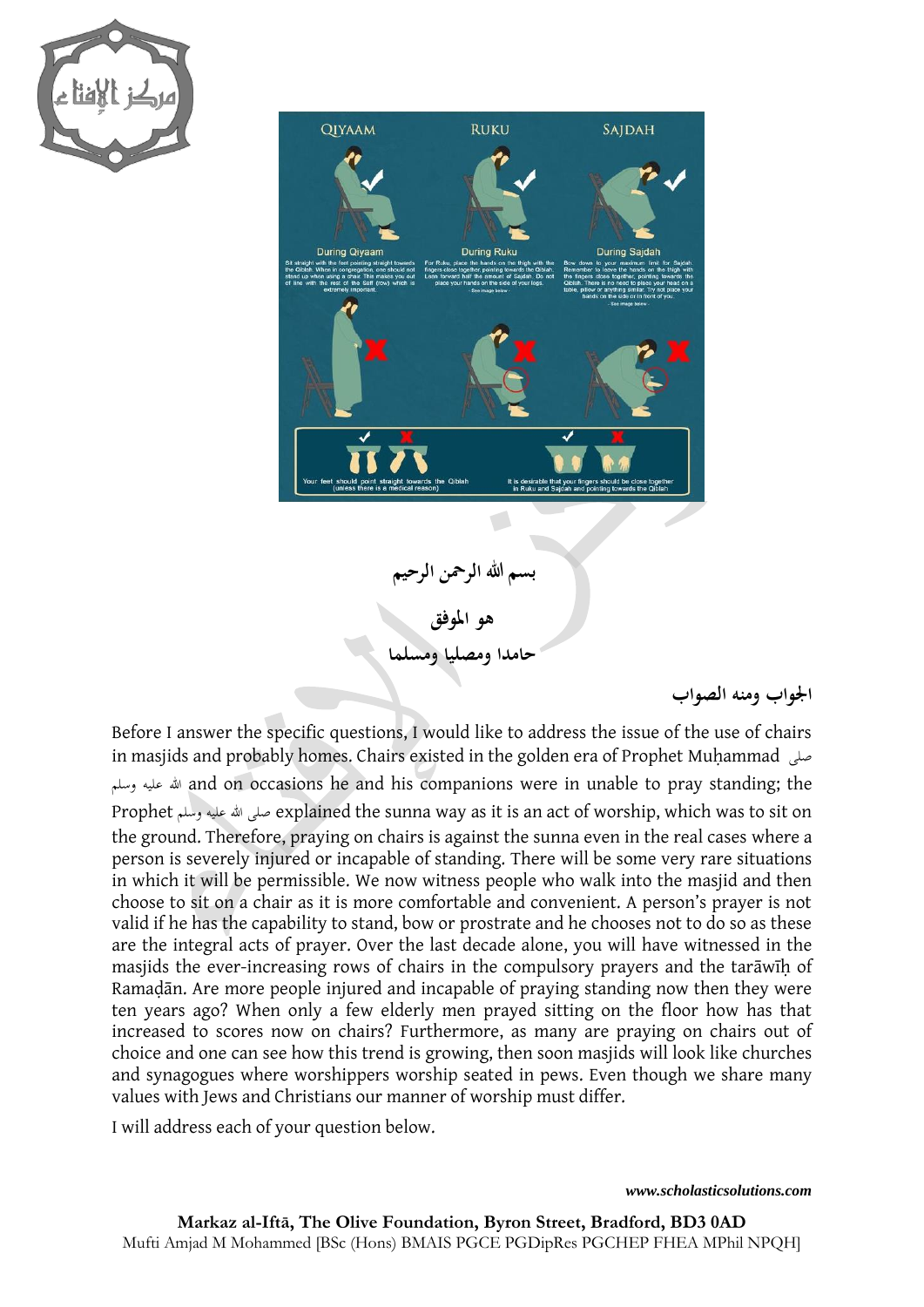

Firstly, those who can stand should stand as long as possible before sitting. Those who cannot stand are excused from standing. When one can stand then his heels will be on the saff line like all the other worshippers and his chair will be in the saff behind him; this will obviously trouble other worshippers, so he will have to be in the last row or in an area where there are no saffs behind him. In the case of the one sitting from the beginning then his back should be level with the backs of the other worshippers in the same saff when they are in tashahud, which will mean the back legs of the chair may be on the ṣaff line or slightly further back. The problem will arise obviously for the one who stands in parts of his prayer and sits on the chair in parts, as he will not be in line with the other worshippers when he is in a sitting position. That is another problem of praying on chairs; the only solution is that he moves his chair carefully with little action during prayer but that may not be possible due to his physical incapability or he prays seated from the beginning.

Secondly, starting in a seated position even though the worshipper has the capacity to stand albeit for a short while but cannot make sajda, has been reported from the Hanafī school and is acceptable; however, this is based on one seated on the ground rather than a chair. The more precautionary position would be to stand for as long as one has the capacity to stand and to bow if one has the capacity to do so.

Thirdly I wish to draw your attention to the second image you sent in which there are images with a cross next to them denoting the incorrect placing of the hands and some with a tick denoting correct placing of the hands. But all the images are incorrect with respect to the body motions. In all positions the back must be kept straight, and one is only indicating with the head by movement of the neck only; straight head to indicate standing, near 45° to indicate rukūʿ and near 90° to indicate sajda.

**وهللا أعلم وعلمه أمت**

أجمد حممود حممد عفا هللا عنه

Amjad M Mohammed

 $22<sup>nd</sup>$  Rabī` al-Thānī 1439/10<sup>th</sup> January 2018

A fatwa is an explanation and clarification upon the request of the individual who wishes to practice personal law based upon the classical understanding of Islam by traditional scholars. It is the individual's choice to act upon the fatwa, they are not under any compulsion or duress to accept it or act upon it. This request to understand the position of classical scholars' view on matters within Islam is made at the behest of the individual. Markaz al-Ifta does not take any responsibility for incorrect use of application of the fatwa and as a result are exempted from any loss or damage. Markaz al-Ifta does not advise, promote or condone the violation of any UK laws or any country in which the individual chooses to apply the fatwa.

*www.scholasticsolutions.com*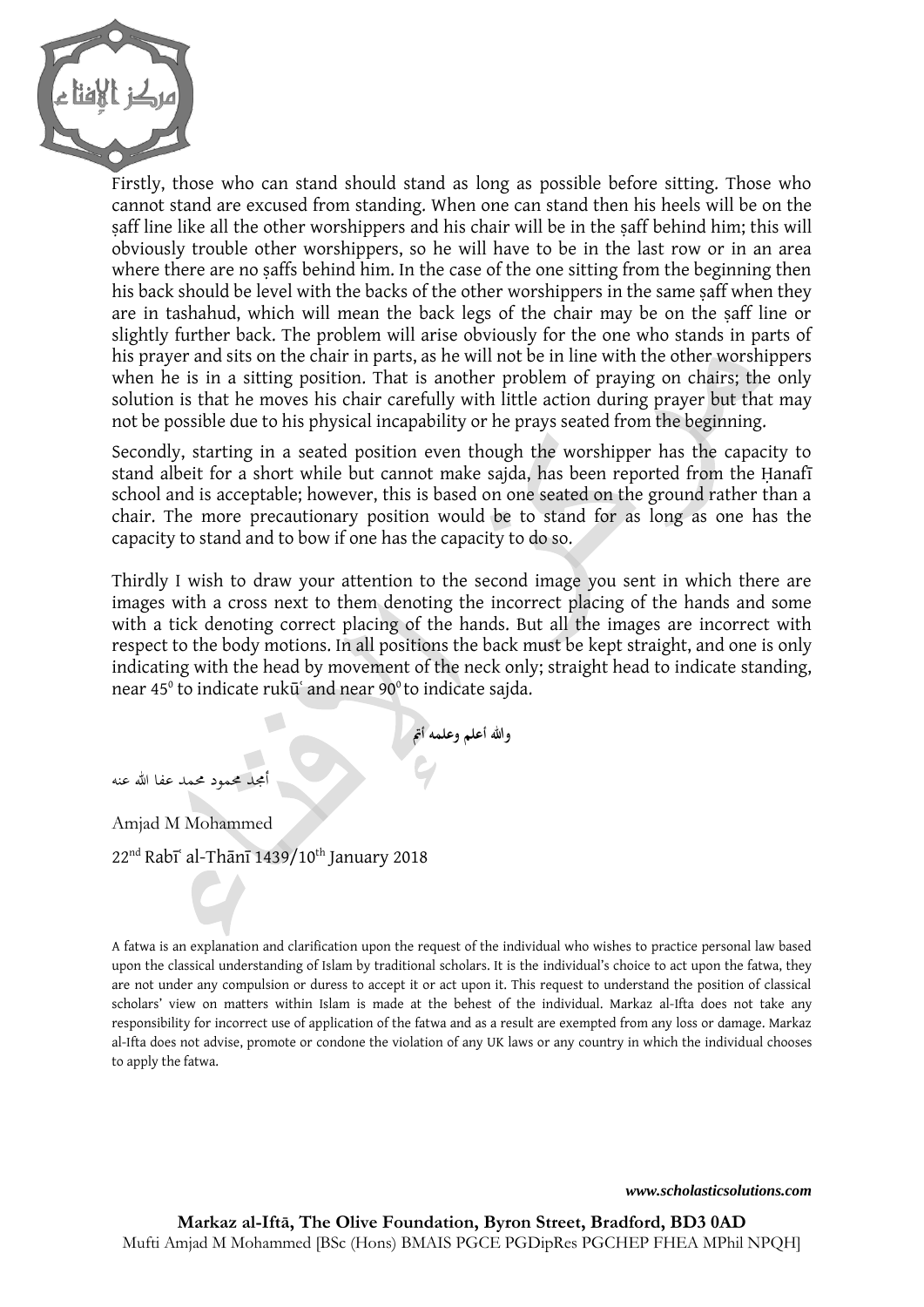

**بَابُ صَلَاةِ الْمَوِيضِ** مِنْ إضَافَةِ الْفِعْلِ لِفَاعِلِهِ أَوْ مَحِلِّهِ وَمُنَاسَبَتُهُ كَوْنُهُ عَارِضًا سَمَاوِيًّا فَتَأَخَرَ سُجُودُ التِّلَاوَةِ ضَرُورَةً (مَنْ تَعَذَّرَ عَلَيْهِ الْقِيَامُ) أَيْ كُلُّهُ (لِمَ **ا ِ** ِ َ <u>:</u> ت َ َ م<br>نا **ٔ**<br>: ت َ .<br>أ ن َ ِ ِ ِ ِ َ ار<br>ا **ٔ** ∫<br>∫ ¦ إ ْ ∫<br>∕ ر<br>ا  $\sim$ ِ ْ  $\ddot{\phantom{0}}$ ي ِ ِ **ٔ** َ .<br>. َ  $\overline{\phantom{a}}$ َ ِ َ َ حَقِيقِيٍّ وَحَدُّهُ أَنْ يَلْحَقَهُ بِالْقِيَامِ ضَرَرٌ بِهِ يُفْتَى (قَبْلَهَا أَوْ فِيهَا) أَيْ الْفَرِيضَةِ (أَوْ) مُكْمِيٍّ بِأَنْ (خافَ زِيَادَتَهُ أَوْ بُطْءَ بُرْئِهِ بِقِيَامِهِ أَوْ وَجَدَ<br>. ا<br>ا ي ِ َ با<br>ا َ ِ ِ َ ِ ِ ب ِ ِ<br>پا و<br>ر ر<br>ا َ ب <u>ٔ</u> ت َ َیا َ ڔؙ <u>ٔ</u> <u>ہے</u> .<br>أ **ٔ** َ ِ **ٔ** َ .<br>. َ ة<br>م بِ ب **م** <u>ٔ</u> ِ َ ا َ َ ٔ.<br>ا <u>ٔ</u> ₫, ∕,  $\ddot{\phantom{0}}$ ي َ قِيَامِهِ أَلَمًا شَدِيدًا) أَوْ كَانَ لَوْ صَلَّى قَائِمًا سَلِسَ بَوْلُهُ أَوْ تَعَذَّرَ عَلَيْهِ الصَّوْمُ كَمَا مَرَّ (صَلَّى قَاعِدًا) وَلَوْ مُسْتَنِدًا إلَى وِسَادَةٍ أَوْ إنْسَانٍ فَإِنَّهُ يَلْزَمُهُ ذَلِكَ <u>ٔ</u> **ٔ**<br>: .<br>ا َ َ  $\overline{a}$ ِ<br>پُ َ ا<br>ا **ٔ ـ**  $\overline{a}$ ِ ∫<br>∕  $\ddot{\phantom{0}}$ ي ِ ِ ل َ ب<br>ا ِ ف<br>أ **ُ** <u>ٔ</u>  $\ddot{\circ}$  $\ddot{\phantom{0}}$ </sub> .<br>ا ِ ن ĩ ت ا<br>ا <u>ٔ</u> َ .<br>ا َ  $\overline{\phantom{a}}$  $\overline{\phantom{a}}$  $\sim$ <u>ٔ</u> ₫. ْ </sub> .<br>ا ِ َ عَلَى الْمُخْتَارِ (كَيْفَ شَاءَ) عَلَى الْمَذْهَبِ لِأَنَّ الْمَرَضَ أَسْقَطَ عَنْهُ الْأَزَكَانَ فَالْهِيَّمَاتُ أَوْلَى. وَقَالَ زُفَرُ: كَالْمُتَشَهِّدِ، قِيلَ وَبِهِ يُفْتَى (بِرُكُوعٍ وَسُجُودٍ وَإِنْ قَدَرَ <u>ٔ</u> َ ئ **ٔ** .<br>أ <u>ّ</u> ن َ **ٔ**  $\overline{a}$ ٔ<br>أ  $\overline{a}$ َ َ <u>:</u> َ ر<br>ا ِ إ َ **∫** َ ِ ة<br>م ₫. َ  $\overline{\phantom{0}}$ ِ ت َ <sub>2</sub> عَلَى بَعْضِ الْقِيَامِ) وَلَوْ مُتَّكِئًا عَلَى عَصًا أَوْ حَائِطٍ (قَامَ) لُزُومًا بِقَدْرٍ مَا يَقْدِرُ وَلَوْ قَدْرَ آيَةٍ أَوْ تَكْبِيرَةٍ عَلَى الْمَذْهَبِ لِأَنَّ الْبَعْضَ مُعْتَبَرٌ بِالْكُلِّ (وَإِنْ یا<br>ا .<br>ن **ٔ**<br>: َ َ ام<br>ا ِ  $\overline{a}$ َ َ َ ً َ ئي<br>أ الممتل **ٔ**<br>: َ  $\ddot{\phantom{0}}$ ي ِ **ٔ** َ َ ۵,  $\overline{a}$ َ  $\ddot{c}$ <u>َ</u> َ ت <u>ٔ</u>  $\frac{1}{2}$ إ َ ت ْ  $\ddot{\phantom{0}}$ َ نَعَذَّرَا) لَيْسَ تَعَذُّرُهُمَا شَرْطًا بَلْ تَعَذُّرُ السُّجُودِ كَافٍ (لَا الْقِيَامُ أَوْمَأَ) بِالْهَمْزِ (قَاعِدًا) وَهُوَ أَفْضَلُ مِنْ الْإِيمَاءِ قَائِمًا لِقُرْبِهِ مِنْ الْأَرْضِ (وَيَجْعَلُ سُجُودَهُ<br>. ً ٍ<br>ن ْ ا<br>ا  $\overline{\phantom{a}}$ <u>ّ</u> ا<br>ا ي ِ **∶** َ **ٔ** َ ֡֡<u>֡</u> ٔ<br>ا َ  $\overline{a}$ <u>ا</u> َ  $\ddot{ }$ <u>ٔ</u> َ .<br>ا ْ ِم∕ ِ <u>ٔ</u> ا  $\overline{a}$ ِ َ ِ ـا<br>ا ْ ِ ْ َ ِ أَخْفَضَ مِنْ وَكُوعِهِ) لُزُومًا (وَلَا يَرْفَعُ إِلَى وَجْهِهِ شَيْئًا يَسْجُدُ عَلَيْهِ) فَإِنَّهُ يُكْرَهُ تَخْرِيمًا (فَإِنْ فُعِلَ) بِالْبِنَاءِ لِلْمَجْهُولِ ذَكَرَهُ الْعَيْنِيُّ (وَهُوَ يَخْفِضُ بِرَأْسِهِ لِسُجُو ِّي ً َ ي ِ ا<br>أ ِ .<br>. َ ً ا ا مط **ٔ** ِ **ٔ** إ <u>ّ</u> .<br>ا َ ً ِ ْ ∫<br>∧ ٔ<br>ا **ٔ** ِ **∶** ِ ل ِ َ ِ ٍ<br>م َ َ ْ ي َ َ **ٔ** ٍ<br>ا ل ِ َ ن ِ  $\overline{\phantom{a}}$ ِ أَكْثَرَ مِنْ زَكُوعِهِ صَحً) عَلَى أَنَّهُ إِمَاءٌ لَا سُجُودٌ إلَّا أَنْ يَجِدَ قُوَّةَ الْأَرْضِوَإِلَا) يَخْفِضُ (لَا) يَصِحُّ لِعَدَمِ الْإِيمَاءِ (وَإِنْ تَعَذَّرَ الْقُعُودُ) وَلَوْ لحُكْمًا (أَوْمَأَ مُسْتَلْقِيًا ∶ ْ ∫<br>∕ .<br>ا َ ِ َ َ ِ يا<br>. ِ إ َ .<br>ا <u>ة</u> اب<br>ا  $\overline{a}$ َ ً ي ِ ٔ. ا<br>ا  $\overline{a}$ <u>ٔ</u>  $\sim$ َ  $\overline{a}$ َ ِ إ عَلَى ظَهْرِهِ (وَرِجْلَاهُ غَيْوَ الْقِبْلَةِ) غَيْرَ أَنَّهُ يَنْصِبُ رَكْبَتَيْهِ لِكَرَاهَةِ مَدِّ الرِّجْلِ إِلَى الْقِبْلَةِ وَيَرْفَعُ رَأْسَهُ يَسِيرًا لِيَصِيرَ وَجْهُهُ إِلَيْهَا (أَوْ عَلَى جَنْبِهِ الْأَيْمَرِ) ِّ ا ْ ¦ .<br>. ِ َ **ٔ** َ ْ َ َ **ٔ ٔ** اب<br>ا  $\ddot{\phantom{0}}$ ي ِ ا<br>ا ي  $\overline{\phantom{a}}$ َ <u>ّ</u> بہ<br>ا َ ¦ .<br>. <u>ٍ</u> **ٔ** ¦ ٔ<br>م َ <u>ِ</u> ل ِ .<br>. ي .<br>.  $\ddot{\phantom{0}}$ .<br>. ن ٔ. </sub> ْ بر<br>ا ₫, ِ ب :<br>أ ن **م** َ **ٔ** .<br>ا وَوَجْهُهُ إِلَيْهَا (وَالْأَوَّلُ أَفْضَلُ) عَلَى الْمُعْتَمَدِ (وَإِنْ تَعَذَّرَ الْإِيمَاءُ) بِرَأْسِهِ (وَكَثْرَتْ الْفَوَائِتُ) بِأَنْ زَادَتْ عَلَى يَوْمٍ وَلَيْلَةٍ (سَقَطَ الْقَضَاءُ عَنْهُ) وَإِنْ كَانَ يُفْهَمُ َ ِ إ َ  $\overline{a}$ ت ْ َ .<br>.<br>. َ َ .<br>. <u>ٔ</u> َ ِ َ ن َ **أ**  $\frac{1}{2}$ **ٔ** َ ٍ ْ ا<br>ا َ َ ِ<br>ئ َ ُر<br>ر َ ِ َ ِ<br>پر ً<br>ا َ فِي ظَاهِرِ الرِّوَايَةِ (وَعَلَيْهِ الْفُتْوَى)كَمَا فِي الظَّهِيرِيَّةِ لِأَنَّ مُجَرَّدَ الْعَقْلِ .<br>أ َ  $\ddot{\phantom{a}}$ .<br>م ;  $\overline{a}$ َ ِ .<br>أ َ َ ; با<br>أ َ ِ

أَ**قُولُ**: يَنْبَغِي أَنْ يُقَالَ إِنْ كَانَ جُلُوسُهُ كَمَا يَجْلِسُ لِلتَّشْهُدِ أَيْسَرَ عَلَيْهِ مِنْ غَيْرِهِ أَوْ مُسَاوِيًا لِغَيْرِهِ كَانَ أَوْلَى وَإِلَّا اخْتَارَ الْأَيْسَرَ فِي جَمِيعِ الْحَالَاتِ، وَلَعَلَ با<br>ا ِ ْ ِ ل <u>يا</u>  $\ddot{\phantom{1}}$ <u>ٔ</u> ِ ِ ْ ْ ِ<br>م ِ<br>ٍ .<br>. َ َ  $\overline{a}$ l ل <u>ٔ</u>  $\overline{a}$ َ ِ َ ب ْ َ ٔ<br>ا ر<br>ا  $\ddot{\phantom{0}}$  $\overline{a}$ ِ<br>أ ت .<br>أ إ َ <u>ٔ</u> ِ ذَٰلِكَ مَحْمَلُ الْقَوْلَيْنِ، وَاَللَّهُ أَعْلَمُ.<br>. ا<br>أ ا َ لَ **ٔ**<br>:  $\overline{a}$ l

(قَوْلُهُ بِرُكُوعِ) مُتَعَلِّقٌ بِقَوْلِهِ صَلَّى ط.<br>.  $\overline{a}$ ِ ل **ٔ**<br>: ِ ب ڵ َ :<br>ا į. ب **ٔ**<br>:

(قَوْلُهُ عَلَى الْمَذْهَبِ) فِي شَرْحِ الْحَلْوَانِيِّ نَقْلًا عَنْ الْهِنْدُوَانِيُّ: لَوْ قَدَرَ عَلَى بَعْضِ الْقِيَامِ دُونَ تَمَامِهِ، أَوْ كَانَ يَقْدِرُ عَلَى الْقِيَامِ لِيَعْضِ الْقِرَاءَةِ دُونَ تَمَامِهَا  $\ddot{\phantom{0}}$ ي ِ ْ ٔ. َ .<br>ن **ٔ**<br>: ٍ<br>ا ن .<br>نا ْ َ َ ْ ٔ<br>أ  $\overline{a}$ َ **ٔ**<br>: ِ َ َ ِ **ٔ**  $\ddot{\phantom{0}}$ ِ ل  $\ddot{\phantom{0}}$ ي ِ َ ٔ. ا<br>ا ِ ∕a َ ∕ يُؤْمَرُ بِأَنْ يُكَبِّرَ قَائِمًا وَيَقْرَأُ مَا قَدَرَ عَلَيْهِ ثُمَّ يَقْعُدُ إنْ عَجَزَ وَهُوَ الْمَذْهَبُ الصَّحِيخِ لَا يُرْوَى خِلَافُهُ عَنْ أَصْحَابِنَا؛ وَلَوْ تَرَكَ هَذَا خِفْت أَنْ لَا تَجُوزَ  $\overline{a}$ َ َ ِّز َ إ َ .<br>. َ َ ام<br>ا َ ؘ<br>ا َ  $\overline{a}$ ِ .<br>أ **ـ** بر<br>پو ا<br>ا .<br>.<br>. ۵, َ َ .<br>ا ن ِّيْ َ ْ .<br>ا يُؤْمَرُ بِأَنْ يُكَبِّرَ قَائِمًا وَيَقْرَأُ مَا قَدَرَ عَلَيْهِ ثُمَّ يَقْعُدُ إِنْ عَجَّزَ وَهُوَ الْمَذْهَب<br>صَلاتُهُ. وَفِي شَرْحِ الْقَاضِي: فَإِنْ عَجَزَ عَنْ الْقِيَامِ مُسْتَوِيًا قَالُوا يَقْومُ مُتَّكِئًا لَا يَ .<br>أ ْ اً.<br>ا  $\overline{\phantom{a}}$ ز<br>ا َ ر<br>د َ ِ ِ <u>ٔ</u> ئی<br>ن ان جو آ ٔ. َ يا<br>. َ ت ا<br>ا َ ي ِ ْ ِّز َ ِ ني<br>أ ِ <u>ٔ</u> ً ا د مذ ٔ. َ يا<br>-ٔ ت ا<br>ا ِ إِلَّا ذَلِكَ، فَقَالَ عَنْ شَرْحِ التُّمُرْتَاشِيِّ وَغَوُّهُ فِي الْعِنَايَةِ بِزِيَادَةٍ: وَكَذَلِكَ لَوْ قَدَرَ أَنْ يَعْتَمِدَ عَلَى عَصًا أَوْ كَانَ لَهُ خَادِمٌ لَوْ اتَّكَأَ عَلَيْهِ قَدَرَ عَلَى الْقِيَامِ اه<br>وَي َ .<br>ا .<br>م .<br>أ l ِ **ٔ** َ <u>و</u> **↓** َ <u>ٔ</u> ً َ ت ْ  $\ddot{\phantom{0}}$ .<br>. <u>ٔ</u> l َ <u>:</u> َ پا<br>ا ب <u>ي</u> ِيا<br>أ ٔ<br>ا ن ِ ا<br>ا ي ِ َ .<br>ن **ٔ** (قَوْلُهُ لِأَنَّ الْبَعْضَ مُعْتَبَرٌ بِالْكُلِّ) أَيْ إنَّ حُكْمَ الْبَعْضِ كَحُكْمِ الْكُلِّ، بِمَعْنَى أَنَّ مَنْ قَدَرَ عَلَى تَكْلِيَام يَلْزَمُهُ فَكَذَا مَنْ قَدَرَ عَلَى بَعْضِهِ. ِ ٔ م  $\ddot{\phantom{0}}$ ا ْ ت ْ .<br>. **ٔ**<br>: ِ ْ َ  $\overline{\phantom{a}}$ ْ  $\overline{\phantom{a}}$ َ َ ا<br>ا ي .<br>د َ <u>َ</u> ْ  $\overline{\phantom{a}}$ َ

َ (قَوْلُهُ بَلْ تَعَذُّرُ السُّجُودِ كَافٍ) نَقَلَهُ فِي الْبَحْرِ عَنْ الْبَدَائِعِ وَغَيْرِهَا. وَفِي الذَّخِيرَةِ: رُجُلٌ بِحَلْقِهِ حُرَّاجٌ إِنْ سَجَدَ سَالَ وَهُوَ قَادِرٌ عَلَى الرَّكُوعِ وَالْقِيَامِ وَالْقِرَاءَةِ <u>:</u> <u>َ</u> َ ٔ<br>م ْ َ ِ ا<br>ا .<br>. ْ **ٔ** َ **∶** َ <sup> $\zeta$ </sup> ١ ب **ٔ**<br>: َ **ُ** َ إ ِ .<br>قم ِ َ َ ِ َ ∶ُ ي ِ َ َ ∫<br>⊔ َ َ يُصَلِّي قَاعِدًا يُومِئُ؛ وَلَوْ صَلَّى قَائِمًا بِرُكُوعٍ وَقَعَدَ وَأَوْمَأَ بِالسُّجُودِ أَجْزَأُهُ، وَالْأَوَّلُ أَفْضَلُ لِأَنَّ الْقِيَامَ وَالرَّكُوعَ لَمَ يُشْرَعَا قُرْبَةً بِنَفْسِهِمَا، بَلْ لِيَكُونَا وَسِيلَت :<br>أ َ َ **ٔ ∶** ا<br>ا **ٔ** َ َ i<br>H  $\overline{a}$ ِ َ  $\overline{a}$ َ ∫<br>∕ **ـ** ن<br>ن ِ ا<br>ا  $\sim$ ب <u>ة</u> با<br>: ب .<br>.<br>. َ ي **CONTRACT** َ َ َ ا<br>ا ي ِ إ َ  $\overline{\phantom{a}}$ ي ِ ل <u>ّ</u> ׇׇ֪֪֪ׅ֪֪֪ׅ֪֪ׅ֪֪ׅ֪֪ׅ֧֘֝֟֟֓֟֓֟֓֟֓֟֓֡֟֓֟֓֡֟֓֟֓֡֟֓֟֓֡֟֓֟֓֡֟֓֟֓֞֟֓֞֟֓֡֟֓֓֞֟֓֞֟֓֓֞֬֝֓֞֟֓֞֟֓<br>֧֧֪֪֪֪֪֪֪֪֪֪֪֪֪֪֪֪֪֪֪֪֪֪֪֪֪֝֩֝ ب ا<br>ا السُّجُودِ. اهـ. قَالَ فِي الْبَحْرِ: وَلَمَّ أَرَ مَا إِذَا تَعَذَّرَ الرَّكُوعُ دُونَ السُّجُودِ غَيْرُ وَاقِعِ اهـ أَيْ لِأَنَّهُ مَتَى عَجَزَ عَنْ الصُّجُودِ مَحَرَّ. قَالَ ح: أَقُولُ ِ َ ْ **∶** َ َ ا<br>ا ً<br>ا ْ َ **ٔ** ن<br>ن ∫<br>} َ **∶** ֦֧֪֧֝֟֓֡֡֡֡֡֡<u>֓</u> .<br>ز َ ْ َ َ ة<br>م عَلَى فَرْضِ تَصَوُّرِهِ يَنْبَغِي أَنْ لَا يَسْقُطَ لِأَنَّ الرَّكُوعَ وَسِيلَةٌ إلَيْهِ وَلَا يَسْقُطُ الْمَقْصُودُ عِنْدَ تَعَذُّرِ الْوَسِيلَةِ، كَمَا لَمْ يَسْقُطْ الرَّهُوعَ وَاسْتُجُودُ عِنْدَ تَعَذُّرِ الْقِيَامِ. .<br>ا َ ا<br>ا ن  $\overline{a}$ ا<br>ا َ ِ .<br>. َ َ ا<br>ا ِ َ ب ْ با<br>ا ا<br>ا **∶** ي ِ َ ن َ ا<br>ا ي  $\overline{a}$  $\lambda$ <u>ي</u> َ (قَوْلُهُ لَا الْقِيَامُ) مَعْطُوفٌ عَلَى الضَّمِيرِ الْمَرْفُوعِ الْمُتَّصِلِ فِي قَوْلِهِ تَعَذَّرَا، وَهُوَ ضَعِيفٌ لِكَوْنِهِ فِي عِبَارَةِ الْمَتْلِ بِلَا فَاصِلٍ وَلَا تَؤَكِيلٍ.<br>(قَوْلُهُ أَوْمَأَ) حَقِيقَةُ الْإِي َ ام<br>ا  $\ddot{\phantom{0}}$ ي ِ **ٔ**<br>: َ ِ<br>ن ِ ب َ  $\ddot{\phantom{0}}$ ب ِ ِ ن **ٔ** ِ ي ِ َ َ َ َ ِ l, ل **ٔ** ْ  $\overline{a}$ ِ **ٔ** 

ُوَقِّلُهُ أَوْمَأَ) حَقِيقَةُ الْإِيمَاءِ طَأْطَأَةُ الرَّأْسِ، وَرُوِيَ مُجَرَّدُ تَخْرِيكِهَا، وَقَامُهُ فِي الْإِمْدَادِ عَنْ الْبَحْرِ وَالْمَقْدِسِيِّ.<br>وَفَاحْدُ الْجَمْلُ الْجَمَاءِ عَلَيْهَا الْمَحْلَمَةُ الرَّأْس َ  $\ddot{\phantom{0}}$ َ َ َ ِ  $\overline{a}$ ِ َ َ **ٔ ٔ**<br>:  $\overline{a}$ َ **ٔ** ْ **∶** اب<br>ا ابر<br>ا

(قَوْلُهُ أَوْمَأَ قَاعِدًا) لِأَنَّ زَكْنِيَّةَ الْقِيَامِ لِلتَّوَصُّلِ إلَى السُّجُودِ فَلَا يَجِبُ دُونَهُ، وَهَذَا أَوْلَى مِنْ قَوْلِ بَعْضِهِمْ صَلَّى قَاعِدًا، إذْ يُفْتَرَضُ عَلَيْهِ أَنْ يَقُومَ لِلْقِرَاءَةِ، فَ <u>ٔ</u> ٔ<br>م َ **∶** َ l ل ا<br>ا ي ِ ٍ<br>أ ي ِ <u>ً</u> َ ا<br>ا <u>ّ</u> **ٔ** َ َ ِ ڶ<br>ڶ ل َ ٔ. ِ **ٔ** اد<br>ا .<br>. َ  $\ddot{\phantom{0}}$ ْ َ <u>ٔ</u> ْ ِ ِ نم<br>أ ِ جَاءَ أَوَانُ الرَّكُوعِ وَالسُّجُودِ أَوْمَأَ قَاعِدًا كَذَا فِي النَّهْرِ. **€** ا .<br>ا َ  $\overline{\phantom{a}}$ **ٔ** ∫<br>∹ َ ا َ َ َ

ا ْ أقُولُ: التَّعْبِيرُ بِصَلَّى قَاعِدًا هُوَ مَا فِي الْهِدَايَةِ وَالْقُدُورِيِّ وَغَيْرِهِمَا، وَأَمَّا مَا ذَكَرُهُ مِنْ افْتِرَاضِ الْقِيَامِ فَلَمْ أَرَهُ لِغَيْرِهِ فِيمةِا عِنْدِي مِنْ كُلُهُمْ ∕ َ  $\overline{\phantom{a}}$ َ ٔ<br>ا ِ ْ َ ِ،<br>ر *<u>a</u>* ِيا<br>أ ٔ<br>ا ِ ا<br>ا َ .<br>ا ٍ<br>ن ا<br>ا ب ب **ٔ** Į ْ ِ ل <u>ُ</u> ْ َ ا<br>ا ي ِ  $\overline{a}$ :<br>أ ْ <u>ّ</u> با<br>. ۵,  $\lambda$ ْ ∕a ن  $\overline{a}$ **ٍ** ِ مُتَّفِقُونَ عَلَى التَّعْلِيلِ بِأَنَّ الْقِيَامَ سَقَطَ لِأَنَّهُ وَسِيلَةٌ إلَى السُّجُودِ، بَلْ صَرَّحَ فِي الْحِلْيَةِ بِأَنَّ هَذِهِ الْمَسْأَلَةَ مِنْ الْمَسَائِلِ الَّتِي سَقَطَ فِيهَا وُجُوبُ الْقِيَامِ مَعَ ¦ ا<br>ا  $\zeta$  $\overline{a}$ با **∶** َ  $\overline{\phantom{a}}$ ا<br>ا ي ِ ِ ْ َ ∫<br>⊌ َ ٍ<br>فر ً<br>أ ِ<br>ئا  $\ddot{\phantom{0}}$ ْ ∕' ا<br>ا ِ  $\zeta$  $\overline{\phantom{a}}$ ا<br>ا ي ِ انْتِفَاءِ الْعَجْزِ الْحَقِيقِيِّ وَالْحُكْمِيِّ. اهـ.<br>. َ ِ ِ <u>ِ</u> **ٔ** ِ .<br>أ ِ ت **ٔ** 

وَيَلْزَمُ عَلَى مَا قَالَهُ أَنَّهُ لَوْ عَجَزَ عَنْ السُّجُودِ فَقَطْ أَنْ يَرَكَعَ قَائِمًا وَهُوَ خِلَافُ الْمَنْصُوصِ كَمَا عَلِمْته آنِفًا، نَعَمْ ذَكَرَ الْفُهُسْتَايِيُّ عَنْ الزَّاهِدِيِّ أَنَّهُ يُومِئُ ن  $\overline{a}$ َ َ  $\overline{a}$ ِ َ  $\zeta$ .<br>.<br>. .<br>ا **∶** ْ .<br>نر َ **ٔ** ٍ<br>ن ا<br>ا َ ؙ<sup>ؚ</sup> َ َ َ ٔ<br>ا ت ا<br>ا َ <sup>1</sup> َ ِ ام<br>ا ِ َ  $\sim$ ∫<br>∧ ي ِم .<br>ا لَّوُّلُوعِ قَائِمًا وَلِلسُّجُودِ جَالِسًا، وَلَوْ عَكَسَ لَمْ يَجُزْ عَلَى الْأَصَحِّ اهـ وَجَزَمَ بِهِ الْولْوَالِجِيُّ، لَكِنْ ذَكَرَ ذَلِكَ فِي النَّهْرِ وَقَالَ إِلَّا أَنَّ الْمَذْهَبَ الْإِطْلاقُ اهـ أَيْ ا َ َ ِ با ب َ َ َ َ .<br>أ  $\overline{a}$ َ َ <u>ٔ</u> َ ً ِ َ **∶** l ل َ  $\overline{a}$ ِ َ J ل ْ َ  $\sim$ َ َ **€** ِ َ ْ َ ق ُ ئ وم ُ ي . ُ لَه َّه ن َ ت ف ٌ و ه ا س ُ ه ُ ه ا ذََكر أََّن م ُ ر اه الظَّ ا ف ِهم ا ف م ائ ق ا أَو د اعِ ∫<br>∧ ْ ب<br>با .<br>أ َ ْ َ ٔ<br>ا ن َ ا<br>ا ِ َ  $\overline{a}$ ي ِ  $\overline{a}$ ِ ٍ<br>ن <u>ٔ</u> **ـ** 

(قَوْلُهُ وَهُوَ أَفْضَلُ إِلَخٌ) قَالَ فِي شَرْحِ الْمُنْيَةِ: لَوْ قِيلَ إِنَّ الْإِيمَاءَ أَفْضَلُ لِلْحُرُوجِ مِنْ الْخِلَافِ لَكَانَ مُوَجَّهًا وَلَكِنْ لَمْ أَرَ مَنْ ذَكَرَهُ. اهـ. ْ ِ<br>م į ل ْ َ ً<br>ا  $\overline{\phantom{a}}$ ِ<br>في **ٔ**<br>: ¦ َ ي <u>ٔ</u> ْ ٍ<br>ن إ ْ ٔ.<br>ا َ **ٔ**<br>:  $\overline{a}$ ْ َ ً َ َ ْ  $\overline{a}$ .<br>ن

## *www.scholasticsolutions.com*

**Markaz al-Iftā, The Olive Foundation, Byron Street, Bradford, BD3 0AD** Mufti Amjad M Mohammed [BSc (Hons) BMAIS PGCE PGDipRes PGCHEP FHEA MPhil NPQH]